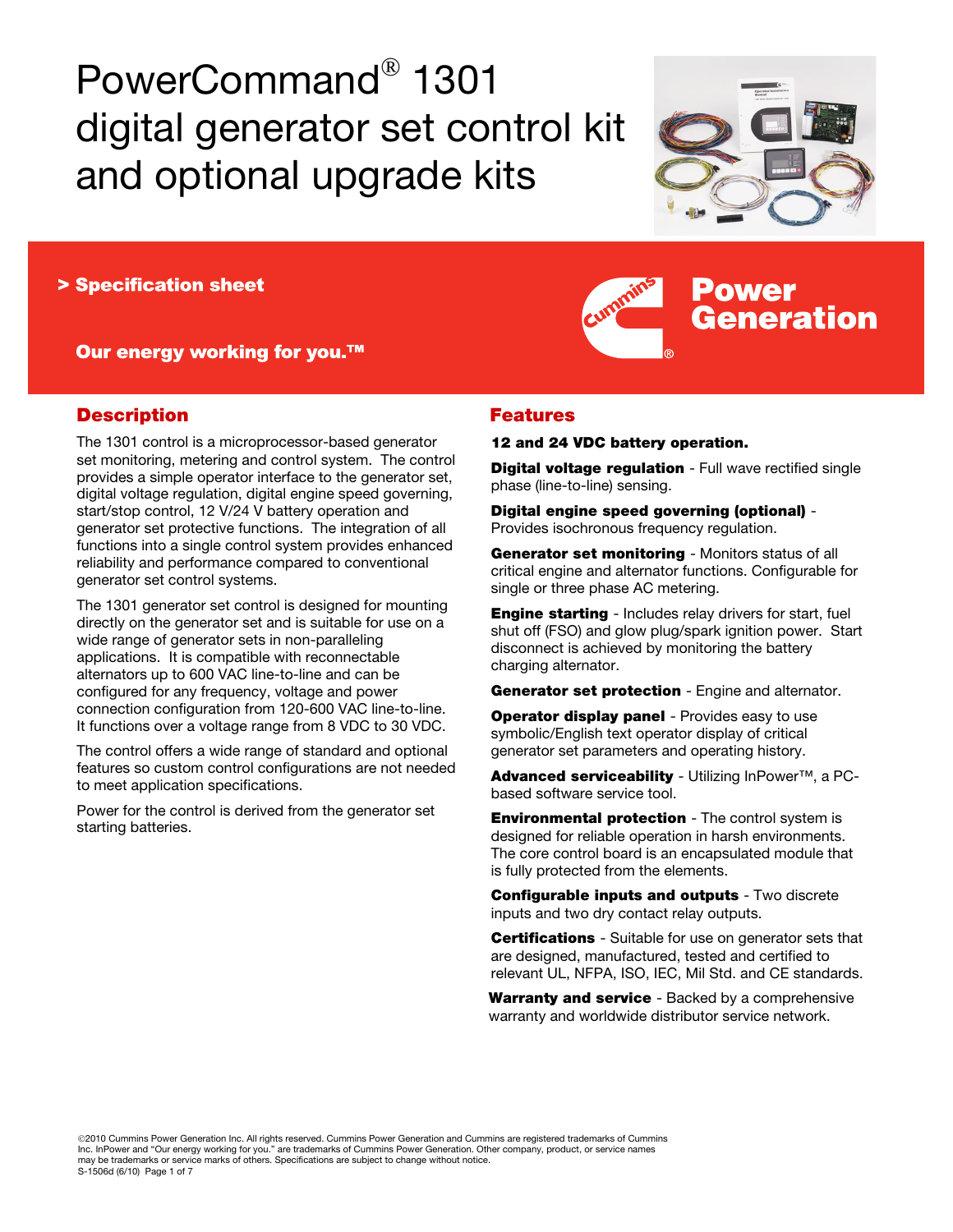# Control system

The 1301 Control system includes all functions necessary to locally or remotely start and stop, regulate voltage and protect the generator set.

**Run/off/auto** - In the *off* mode the generator set is immediately shut down (if running) and cannot be started. In the run mode the generator set will execute its start sequence and operate at rated speed and voltage. In the auto mode, the generator set can be started with a start signal from a remote device, such as an automatic transfer switch. Operation of the switch to the off position also resets faults in the control.

**Status indications** - The control includes a lamp driver for an external fault/status indication. When this feature is used, it provides the operator with basic status information on the generator set. Functions displayed include:

- The lamp flashes during preheat (when used) and while the generator set is starting.
- The lamp indicates ready to load by flashing until the generator set is at rated voltage and frequency, then glowing continuously.
- Fault conditions are displayed by flashing a two-digit fault code number.

# Engine speed governing

The control is available with an optional governor power stage. This power stage amplifies control signals to directly drive an engine fuel control valve.



# Display panel

The control includes a digital display panel that may be either locally or remotely mounted. The operator screens are made up of internationally accepted symbols or English test, so translations are not required. The display is composed of a backlit LCD display, with a series of 6 generator status LED lamps. The display is accompanied by six tactile-feel membrane switches that are used by the operator to navigate through control menus and to make control adjustments. (There are no rotary potentiometers in the control. All adjustments are made via the display panel or InPower.) It is configurable for units of measurement. It is adjustable for screen contrast and brightness.

The *run/off/auto* switch function is integrated into the display panel; therefore an external switch is not required.

All data on the control can be viewed by scrolling through screens with the navigation keys.

The control displays current active faults and a timeordered history of previous faults.

LED indicating lamps - The display panel includes LED indicating lamps for the following functions:

- Not in auto
- Shutdown
- Warning
- Remote start
- Auto
- Run

Operator adjustments - The display panel includes provisions for many set up and adjustment functions via raise/lower switches. Functions that can be adjusted by the operator include:

- Time delay start (0-300 seconds)
- Time delay stop (0-600 seconds)
- Alternator voltage (plus or minus 5%)

Generator set hardware data - Access to the control and software part number, generator set rating in kVar and generator set model number is provided from the display panel or InPower.

Data logs - Engine run time, controller on time, number of runs and number of start attempts are available from the display panel or through InPower.

Fault history - Provides a record of the most recent fault conditions with control hours time stamp. Up to 5 events are stored in the control non-volatile memory.

#### Alternator data

- Voltage (single or three phase line-to-line and line-toneutral)
- Current (3-phase)
- KVA
- Frequency

## Engine data

- Starting battery voltage
- Engine speed
- Engine temperature
- Engine oil pressure

Service adjustments - The operator panel includes provisions for adjustment and calibration of generator set control functions. Adjustments are protected by a password. Functions include:

- Engine speed governor adjustments
- 12 VDC/24 VDC battery operations
- Voltage regulation adjustments

### Our energy working for you.<sup>™</sup>

www.cumminspower.com

©2010 Cummins Power Generation Inc. All rights reserved. Cummins Power Generation and Cummins are registered trademarks of Cummins Inc. InPower and "Our energy working for you." are trademarks of Cummins Power Generation. Other company, product, or service names may be trademarks or service marks of others. Specifications are subject to change without notice. S-1506d (6/10) Page 2 of 7

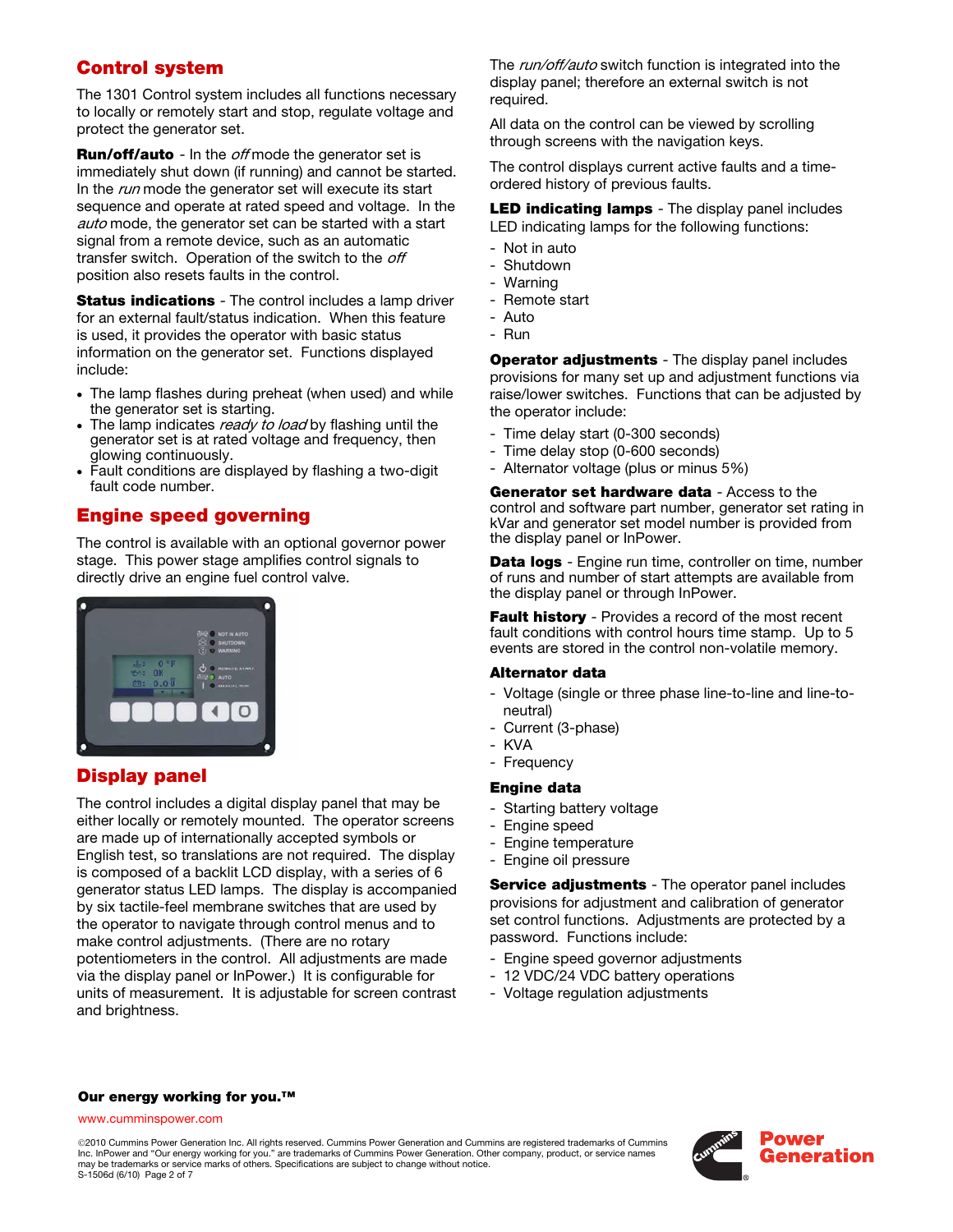- Cycle cranking
- Configurable fault set up
- Configurable output set up
- Meter calibration
- Display language and units of measurement

## Other information

- Control not communicating
- Pop-up timers to indicate time remaining on time delays in the system

# Internal control functions

## Engine control

12 VDC/24 VDC battery operations - The 1301 control will operate either on 12 VDC or 24 VDC batteries.

Isochronous governing - Capable of controlling engine speed within  $+0.25%$  for any steady state load from no load to full load. Frequency drift will not exceed  $\pm$ 0.5% for a 33 °C (60 °F) change in ambient temperature over an 8 hour period.

The maximum actuator drive current of the electronic governing power stage option is 6.0 amps continuous and 10 amps peak for 1 second.

This feature can be disabled to allow the use of an external governor.

Temperature dependent governing dynamics - Modifies the engine governing control parameters as a function of engine temperature. Allows engine to be more responsive when warm and more stable when operating at lower temperature levels.

Remote start mode - The 1301 control accepts a ground signal from remote devices to automatically start the generator set and immediately accelerate to rated speed and voltage. The control can incorporate a time delay start.

Remote emergency stop - The control accepts a ground signal from an external emergency stop switch to cause the generator set to immediately shut down. The generator set is prevented from running or cranking with the switch engaged.

**Sleep mode** - The control is configured to include a sleep mode. When the mode select switch is in the off position, the control will revert to a low-powerconsumption mode until any button on the display panel is pressed.

**Engine starting** - The control system supports automatic engine starting, including a relay driver for a starter and fuel shutoff pilot relay. Primary and backup start disconnects are achieved by one of three methods: magnetic pickup, battery charging alternator feedback or main alternator output frequency. The control also supports programmable glow plug control. This feature can be disabled when not required.

**Cycle cranking** - Configurable for number of starting cycles (1 to 7) and duration of crank and rest periods. Control includes starter protection algorithms to prevent the operator from specifying a starting sequence that might be damaging.

## Time delay start and stop (cooldown) -

Configurable for time delay of 0-300 seconds prior to starting after receiving a remote start signal, and for time delay of 0-600 seconds prior to ramp to idle or shut down after signal to stop in normal operation modes. Default for both time delay periods is 0 Sec.

## Alternator control

The 1301 control includes an integrated line-to-line sensing voltage regulation system that is compatible with shunt excitation systems. The voltage regulation system is full wave rectified and has an SCR output for good motor starting capability. Major system features include:

Digital output voltage regulation - The 1301 control will regulate output voltage to within  $+1.0\%$  for any loads between no load and full load. Voltage drift will not exceed  $\pm$ 1.5% for a 40 °C (104 °F) change in temperature in an 8 hour period. On engine starting, or sudden load acceptance, voltage is controlled to a maximum of 5% overshoot over nominal level.

The maximum regulator filed drive current is 4.0 amps RMS continuous and 6.0 amps peak for 10 seconds.

This feature can be disabled to allow the use of an external voltage regulator.

Torque-matched V/Hz overload control - The voltage roll-off set point and rate of decay (i.e., the slope of the V/Hz curve) is adjustable in the control.



# Protective functions

On operation of a protective function the control will indicate warning or shutdown by lighting the appropriate LED. The associated fault symbol/text and fault code will also be displayed on the digital display. The nature of the fault and time of occurrence are logged in the control. The service manual and InPower service tool provide service keys and procedures based on the service codes provided.

## System protective functions:

Configurable alarm and status inputs - The 1301 control will accept up to two alarm or status inputs (configurable contact closed to ground or open) to indicate customer-specified conditions. The control is programmable for warning, shutdown or status indication, and for labeling the input.

#### Our energy working for you.<sup>™</sup>

www.cumminspower.com

©2010 Cummins Power Generation Inc. All rights reserved. Cummins Power Generation and Cummins are registered trademarks of Cummins Inc. InPower and "Our energy working for you." are trademarks of Cummins Power Generation. Other company, product, or service names may be trademarks or service marks of others. Specifications are subject to change without notice. S-1506d (6/10) Page 3 of 7

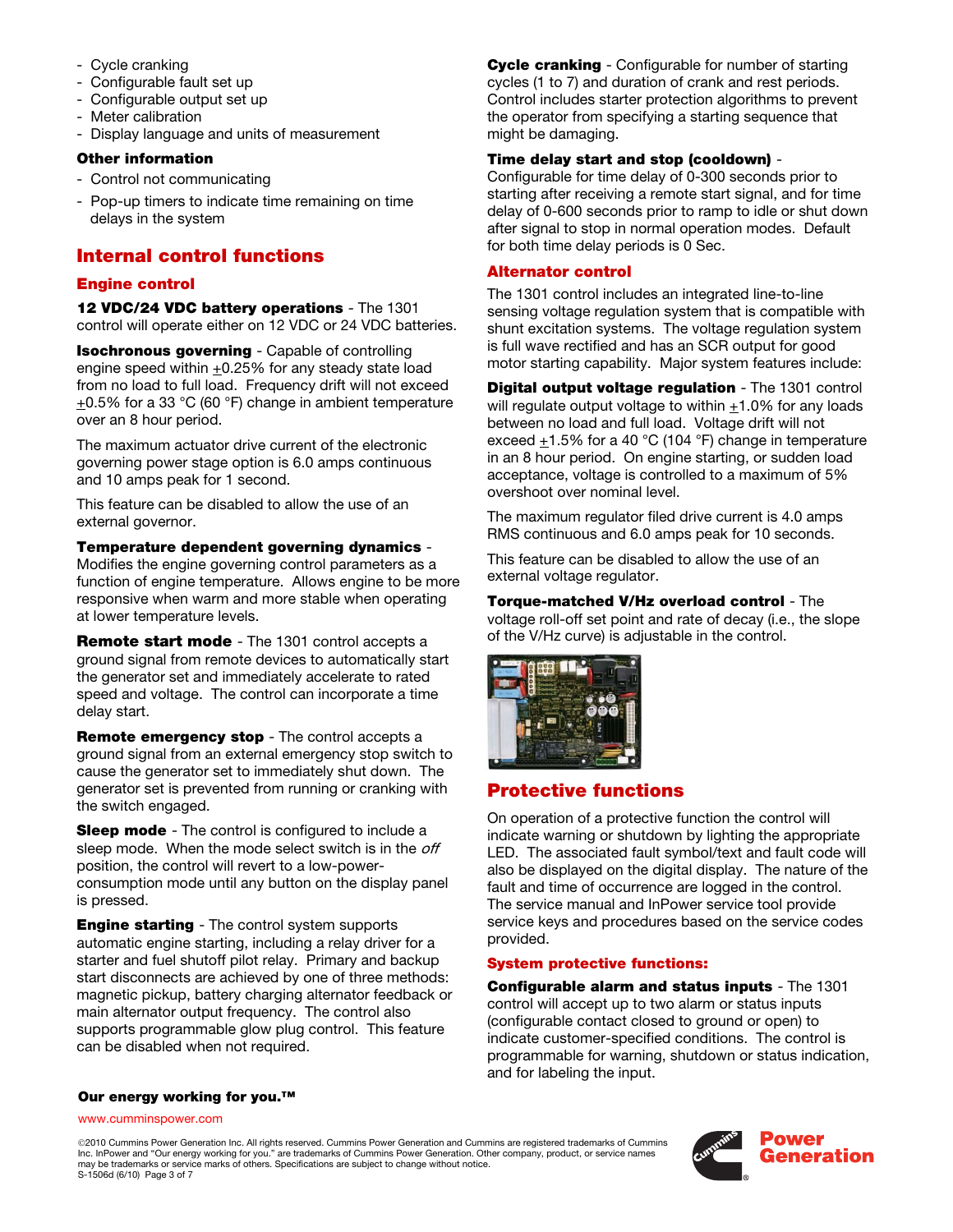**Emergency stop** - Annunciated whenever the emergency stop signal is received from external switch.

## Engine protection

**Over speed shutdown** - Default setting is 115% of nominal.

Low lube oil pressure warning/shutdown - Level is preset (configurable with InPower) to match the capabilities of the engine used. Control includes time delays to prevent nuisance shutdown signals.

High engine temperature warning/shutdown - Level is preset (configurable with InPower) to match the capabilities of the engine used. Control includes time delays to prevent nuisance shutdown signals.

Low coolant temperature warning - Indicates that engine temperature may not be high enough for a 10 second start or proper load acceptance.

Low and high battery voltage warning - Indicates status of battery charging system (failure) by continuously monitoring battery voltage.

Weak battery warning - The control system will test the battery each time the generator set is signaled to start and indicate a warning if the battery indicates impending failure.

#### Fail to start (overcrank) shutdown.

Fail to crank shutdown - Control has signaled starter to crank engine but engine does not rotate.

**Cranking lockout** - The control will not allow the starter to attempt to engage or to crank the engine when the engine is rotating.

**Sensor failure indication - Logic is provided on the** base control to detect analog sensor or interconnecting wiring failures.

#### Alternator protection

High/low AC voltage shutdown - High default to 110% for 10 seconds, instantaneous 130%. Low default to 85% for 10 seconds.

Over current warning/shutdown - Warning default to 110% for 60 seconds. Shutdown default to 150% for 10 seconds. Requires CT option.

Under/over frequency - Under default to -6 Hz for 10 seconds. Over default +6 Hz for 10 seconds.

Loss of sensing voltage shutdown. Field Overload Shutdown.

## Environment

The control is designed for proper operation without recalibration in ambient temperatures from -40 °C to +70 °C (-40 °F to +158 °F) and for storage from -55° C to +80 °C (-67 °F to +176 °F). Control will operate with humidity up to 95%, non-condensing.

 The display panel is designed for proper operation in ambient temperatures from -20 °C to +70 °C (-4 °F to +158 °F) and for storage from -30 °C to +80 °C (-22 °F to +176 °F).

The control board is fully encapsulated to provide superior resistance to dust and moisture. The display panel has a single membrane surface, which is impervious to effects of dust, moisture, oil and exhaust fumes. This panel uses a sealed membrane to provide long reliable service life in harsh environments.

The control system is specifically designed and tested for resistance to RFI/EMI, and to resist effects of vibration to provide a long reliable life when mounted on a generator set. The control includes transient voltage surge suppression to provide compliance to referenced standards.

## Control interface

#### Input signals to the base control include:

#### Generator set status lamp.

Remote start signal.

Remote emergency stop.

Configurable inputs - Control includes (2) input signals from customer discrete devices that are configurable for warning, shutdown or status indication, as well as message displayed.

## Output signals from the 1301 control include:

Configurable relay outputs - Control includes (2) relay outputs rated at 2 amps. These outputs can be configured to activate on any control warning or shutdown fault as well as ready to load, not in auto, common alarm, common warning and common shutdown.

Ready to load (generator set running) signal -

Operates when the generator set has reached 90% of rated speed and voltage and latches until generator set is switched to off or idle mode. (B+ signal output).

## Communications connections include:

Modbus<sup>®</sup> interface - This RS-485 port allows the control to communicate with external devices like PLC on Modbus protocol.

**PC tool interface** - This RS-485 communication port is shard with the Modbus interface mentioned above. It allows the control to communicate with a personal computer running InPower.

Note - An RS-232 to RS-485 converter is required for communication between PC-to-control.

**Networking** - This RS-485 communication port allows connection from the control to the other Cummins Power Generation products.

#### Our energy working for you.<sup>™</sup>

www.cumminspower.com

©2010 Cummins Power Generation Inc. All rights reserved. Cummins Power Generation and Cummins are registered trademarks of Cummins Inc. InPower and "Our energy working for you." are trademarks of Cummins Power Generation. Other company, product, or service names may be trademarks or service marks of others. Specifications are subject to change without notice. S-1506d (6/10) Page 4 of 7

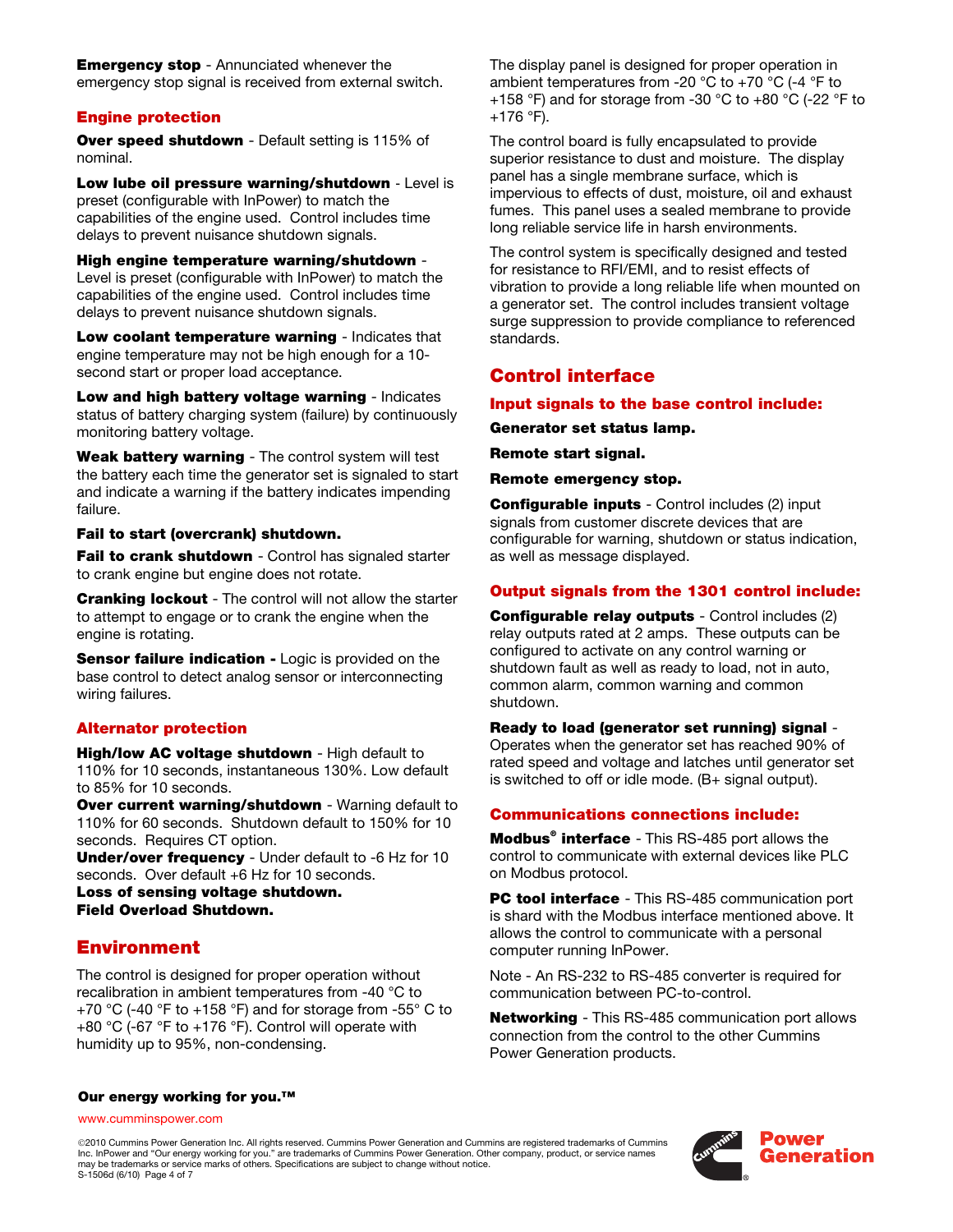# **Software**

InPower (beyond 4.5 version) is a PC-based software service tool that is designed to directly communicate to the 1301 generator set control components to facilitate service and monitoring of these products.

# **Certifications**

The 1301 control meets or exceeds the requirements of the following codes and standards:

NFPA110: For Level 1 or 2 systems.

ISO 8528-4: 1993 compliance, Controls and Switchgear.

CE marking: The control system is suitable for use on generator sets to be CE Marked.

EN 50081-1, 2: Residential/Light Industrial Emissions or Industrial Emissions.

EN 50082-1, 2: Residential/Light Industrial or Industrial Susceptibility.

ISO 7637-2, level 2: DC Supply Surge Voltage Test.

Mil Std 202C, Method 101 and ASTM B117: Salt Fog Test.

ISO9001: PowerCommand control systems and generator sets are designed and manufactured in ISO9001 certified facilities.

UL 508: Recognized or Listed and suitable for use on UL 2200 Listed generator sets.

# **Warranty**

All components and subsystems are covered by an express limited 90 day warranty. Other optional and extended factory warranties and local distributor maintenance agreements are available.

# 1301 Control

1301 genset control kit - Includes a 1301 control module, operator interface, oil pressure sender, coolant temperature sender and all required harnesses. Part number 0541-1230.

Current transformers – Kits include 3 CTs for alternator current metering/protection. Part number 0541-1263-01 through -09 depending on ratio.

The 1301 is compatible with standard 5 amp secondary CTs. The primary CT rating is sized to produce rated CT secondary current of 2.5 amps at rated genset load (at 0.8 pf). To select the proper CT ratio you must first calculate the lower and upper bound of the primary rating. Once this is done, you select a CT-turns ratio within these bounds.

|                    | Turns ratio<br>(primary/secondary) |             |
|--------------------|------------------------------------|-------------|
| <b>Part number</b> | Tap $1 - 2$                        | Tap $1 - 3$ |
| 0541-1263-01       | 50/5                               | 100/5       |
| 0541-1263-02       | 75/5                               | 150/5       |
| 0541-1263-03       | 100/5                              | 200/5       |
| 0541-1263-04       | 150/5                              | 300/5       |
| 0541-1263-05       | 200/5                              | 400/5       |
| 0541-1263-06       | 250/5                              | 500/5       |
| 0541-1263-07       | 375/5                              | 750/5       |
| 0541-1263-08       | 400/5                              | 800/5       |
| 0541-1263-09       | 500/5                              | 1000/5      |

The lower bound of the primary ratio is calculated by multiplying the maximum rated current by two (per phase).

 $Min\_CT\_Ratio = 2 * Max\_Rate$ *d*  $_$ 

eq. 3.1.1

The upper bound of the primary ratio is calculated by multiplying the maximum rated current by five (per phase).

 $Max\_CT\_Ratio = 5 * Min\_Rated\_Current:5$ 

eq. 3.1.2

Current is calculated by:

$$
Current = \frac{Power(VA)}{\sqrt{3} * Voltage}
$$

or

$$
Current = \frac{Power(W)}{\sqrt{3} * Power\_Factor * Voltage}
$$

In non-reconnectable genset applications the Max, Rated, Current and Min, Rated, Current will be the same. In reconnectable genset applications they will be different.

Example of CT sizing (non-reconnectable):

A 250 kVA rated genset application at 240 V producing rated output current of 602 amps/phase. This would yield a Min\_CT\_Ratio of 1204:5 and a Max\_CT\_Ratio of 3010:5. Any CT with a ratio between these would be sufficient for this application.

#### Example of CT sizing (reconnectable):

A reconnectable generator capable of 208-240/416-480 V outputs with a 125 kVA 3-phase only rating.

We first need to find the current in each phase for each output voltage. This is done using the following formula:

eq. 3.1.3

## Our energy working for you.<sup>™</sup>

www.cumminspower.com

©2010 Cummins Power Generation Inc. All rights reserved. Cummins Power Generation and Cummins are registered trademarks of Cummins Inc. InPower and "Our energy working for you." are trademarks of Cummins Power Generation. Other company, product, or service names may be trademarks or service marks of others. Specifications are subject to change without notice. S-1506d (6/10) Page 5 of 7

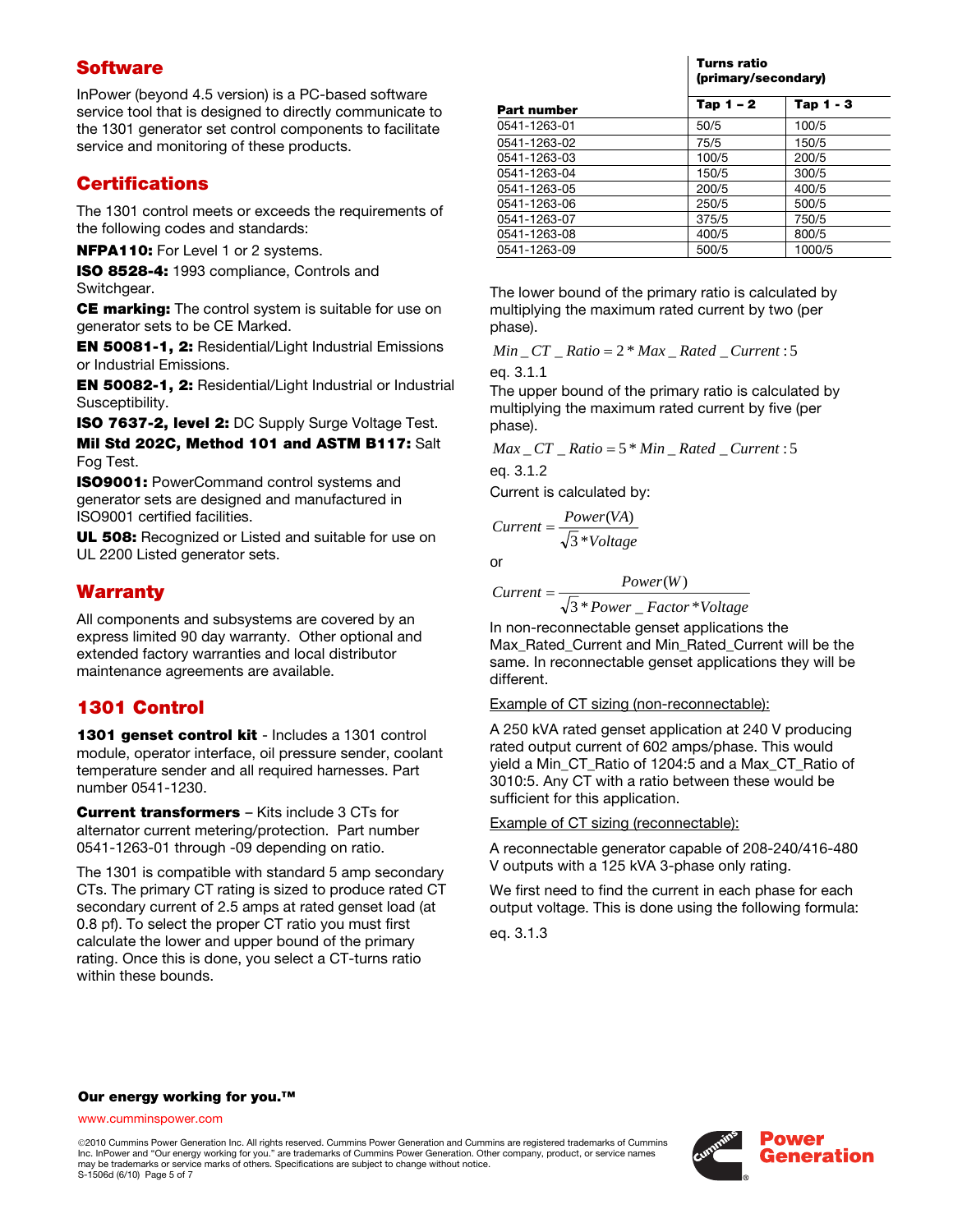Using this equation above, the current in each phase is computed and shown below.

| Voltage (V) | Output current (A) |
|-------------|--------------------|
| 208         | 346.376            |
| 240         | 300.192            |
| 416         | 173.188            |
| 480         | 150.096            |

The next step is to use equations 3.1.1 and 3.1.2 to find the lower and upper bound for the CT ratios for each voltage configuration.

For the 208-240 voltage configuration:

*Max* \_ *CT* \_ *Ratio* = 5 \* 300.192 = 1500.96 *Min* \_ *CT* \_ *Ratio* = 2 \* 346.376 = 692.752

For the 416-480 voltage configuration: *Max* \_*CT* \_ *Ratio* = 5 \*150.096 = 754.8 *Min* \_ *CT* \_ *Ratio* = 2 \*173.188 = 346.376

For three tap CTs it would be advisable to choose a CT with a 1500:5 ratio. For the 208-240 voltage configuration connect the CT leads to the 1st and 3rd CT connections, leaving the center tap un-connected. For the 416-480 voltage configuration it would be advisable to use the same 1500:5 ratio CT, but this time connect the CT leads to the 1st and 2nd (center-tap) connections on the CT. With this configuration one CT could be used for all voltage configurations.

# Mechanical drawings



Electronic governing power stage - Includes an actuator driver power stage compatible with the 1301 control system. Part number 0541-1231. This kit is required for electronic governing. Care should be taken to ensure compatibility with fuel actuator.

RS 232 to RS 485 converter kit - Includes converter and harness. Part number 0541-1199.

Remote annunciator kit - Includes remote annunciator, see specification sheet S-1472. Part number 0300-5929-02.

**Sales simulator** - Allows operation of the control system on a table top for sales demonstrations. Part number 0541-1234. Includes 1301 control (specific for use with simulator), display panel, mounting stand and harness. Part number 0300-6597 - includes universal simulator.



©2010 Cummins Power Generation Inc. All rights reserved. Cummins Power Generation and Cummins are registered trademarks of Cummins Inc. InPower and "Our energy working for you." are trademarks of Cummins Power Generation. Other company, product, or service names may be trademarks or service marks of others. Specifications are subject to change without notice. S-1506d (6/10) Page 6 of 7